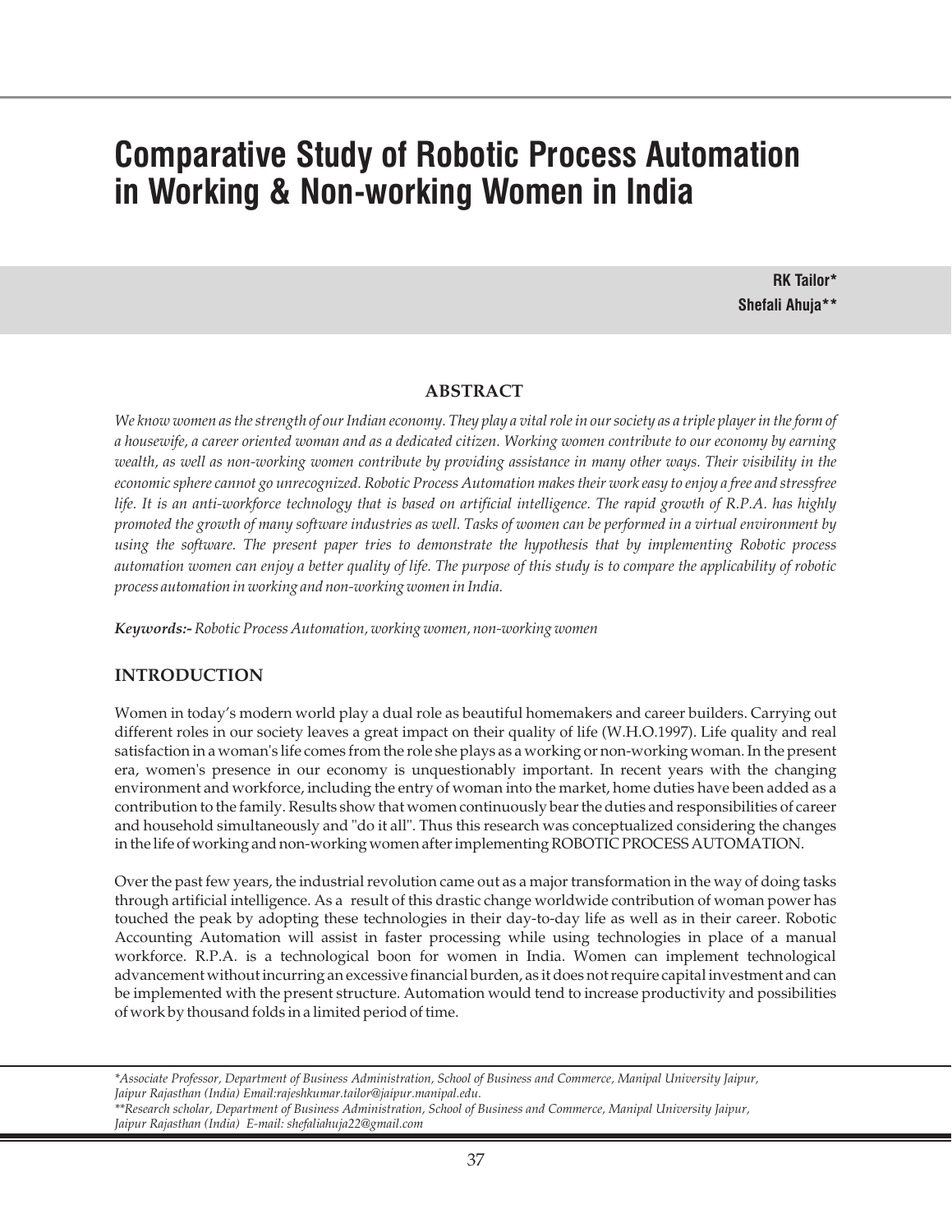Through this research, it sets the things out that how automation can affect working and non-working women differently, and know how it can turn out in a huge change. To do this, descriptive research is used, wherein India there is a great potential for working as well as non-working woman to do work in an automated environment with the help of artificial intelligence and robotics. In this research, we looked in more depth that manual tasks can be easily reshaped by ROBOTIC PROCESS AUTOMATION, which has a FEMINISED workforce.

## **OBJECTIVES**

Following are the main objectives of the study:

- 1. The present study endeavours to find out whether Robotic Process Automation has any significant impact on the performance of working and non-working women.
- 2. To examine the impact of Robotic Process Automation in the life of working and non-working women.
- 3. To compare the awareness of artificial intelligence in working and non-working women.

## **HYPOTHESES**

- 1. There is no significant difference between working and non-working women regarding the applicability  $of R. P. A.$
- 2. There is no significant difference between working and non-working woman regarding productivity after implementing R.P.A.

# **MATERIALS AND METHODS**

## **\*Methods**

This study is based on a qualitative research method. This method is suitable for my research as it has been used to answer the query about awareness and overall productivity of woman whether working or non-working after implementing artificial intelligence in their work.

## **\*Research philosophy**

The research philosophy contains assumptions about the use of Robotic Process Automation in women, and it is essential to consider since this can influence the choice and strategies that are made regarding the research. The present case study is based on the thought that nature has given women too much power in the technological world or in her family.

## **\*Research approach**

The present paper is based on an inductive research approach. The inductive research approach is used to investigate phenomena to get to know the nature of the problem. This study explores the women's attitude towards the implementation of robotic process automation in their laboratories tasks to save time. This knowledge can contribute to develop a new space for women by using R.P.A.

## **DATA COLLECTION**

This study is based on secondary data. In this regard, various online sources were watched and reviewed in some journals. In-depth studies were conducted. Descriptive analysis of data was carried out.

## **Comparative analysis**

## **• What is Automation?**

When we talk about automation, we can say those technologies which carry out tasks, that were only being carried by humans in the past few years, much easily. It is the way of doing work with minimum manual efforts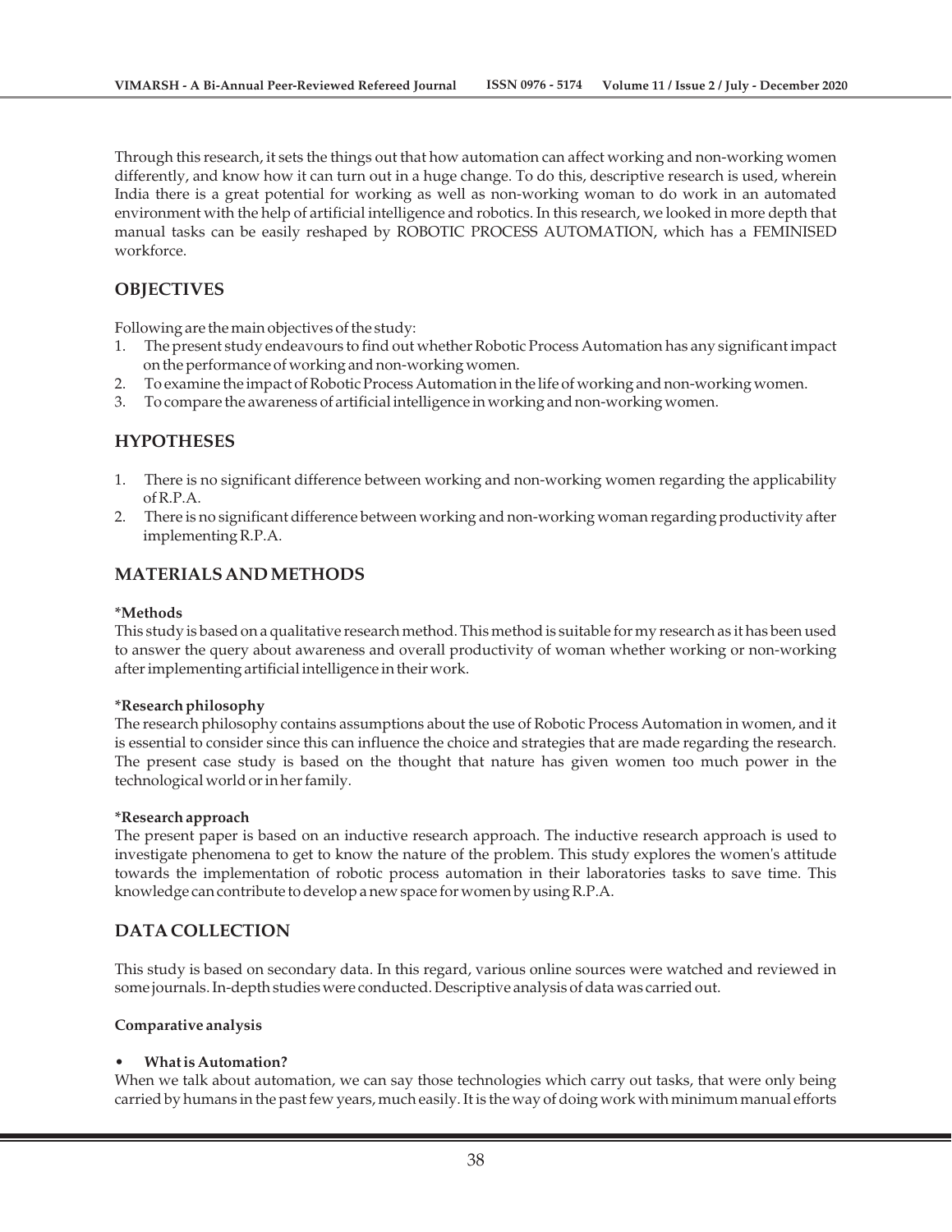to reduce time and improve productivity in a short span of time. Automation is a combination of three major components:

- 1. Robotics
- 2. Cognitive technologies
- 3. Artificial intelligence

**Robotics-** It is an anti-workforce technology that is based on the digital workforce. Robots just copy the behavior and work of humans and then work accordingly with the accuracy of data in a very cost-effective manner.

**Cognitive technology-** These are known as the final products of artificial intelligence. It includes the use of robots, machine learning, computer which minimizes the use of human brain and helps in making decisions.

**Artificial intelligence-** It is basically part of computer science, which works like a human brain to solve problems in very less time. It replaces human intelligence in machines.

- Applicability of Robotic Process Automation in working and non-working women
- Women always play a vital role in our society as all-rounders. She is the base of our economic development as well. As she plays a triple - role character role in one single person which is of a housewife, a career woman and as a citizen of our nation. No one can deny their contribution to the economy as well as in our culture for it supbringing. The purpose of this study is to compare the role of working and non-working woman in context to the use of Robotic Process Automation.

## **Working women in India**

India is in a stage of developing nation and assistance of women's workforce is always inevitable. As per the secondary source of data, it is observed that out of a total of 402 million workers, 275 million are male and the rest 127 are women. It shows that approx. 25.6 % of women are working in the present time.

While doing work in industries or as an entrepreneur, women face a lot of challenges in the workplace. They might be facing time issues, cost issues, issues regarding the accuracy and confidentiality of data. But after the implementation of automation in their daily tasks, their burden is getting reduced. Work which was done by manual efforts is now eliminated by robots, that can perform them easily with a single click. Software robots copy the behavior of humans and work accordingly in an impressive manner.

## **Non-working women in India**

Indian women are the pillars of their home. If they were absent from home for a single day or time their home gets disturbed completely. They have multiple duties and responsibilities in their family which they have to fulfill, and for that, they sacrifice each and every thing they want to do for themselves. Talking about the use of automation in a non-working women's life, it will be like talking to a kid about data science means they are not relatable. Non-working women are not still aware of technologies as compared to working women. The life of non-working women lies only within the boundaries of her family, that is the reason she is not much familiar with all these techniques.

Now a days, automation is used everywhere by humans to reduce workload, like in the houses the tiny work from home like banking, paying bills, ticket bookings can easily be done with the use of a single click. Before artificial intelligence women were dependent on their family members to do this for them, but now they can do it by themselves, they are is independent in each and every aspect.

There is a need for some basic knowledge of robotics in non-working women so that they can make their life smooth and easy. Govt. of India is taking an initiative to bring up women power in each sector, the only need is of awareness. The reason behind this study is to provide assistance to non-working women to get updated with new techniques.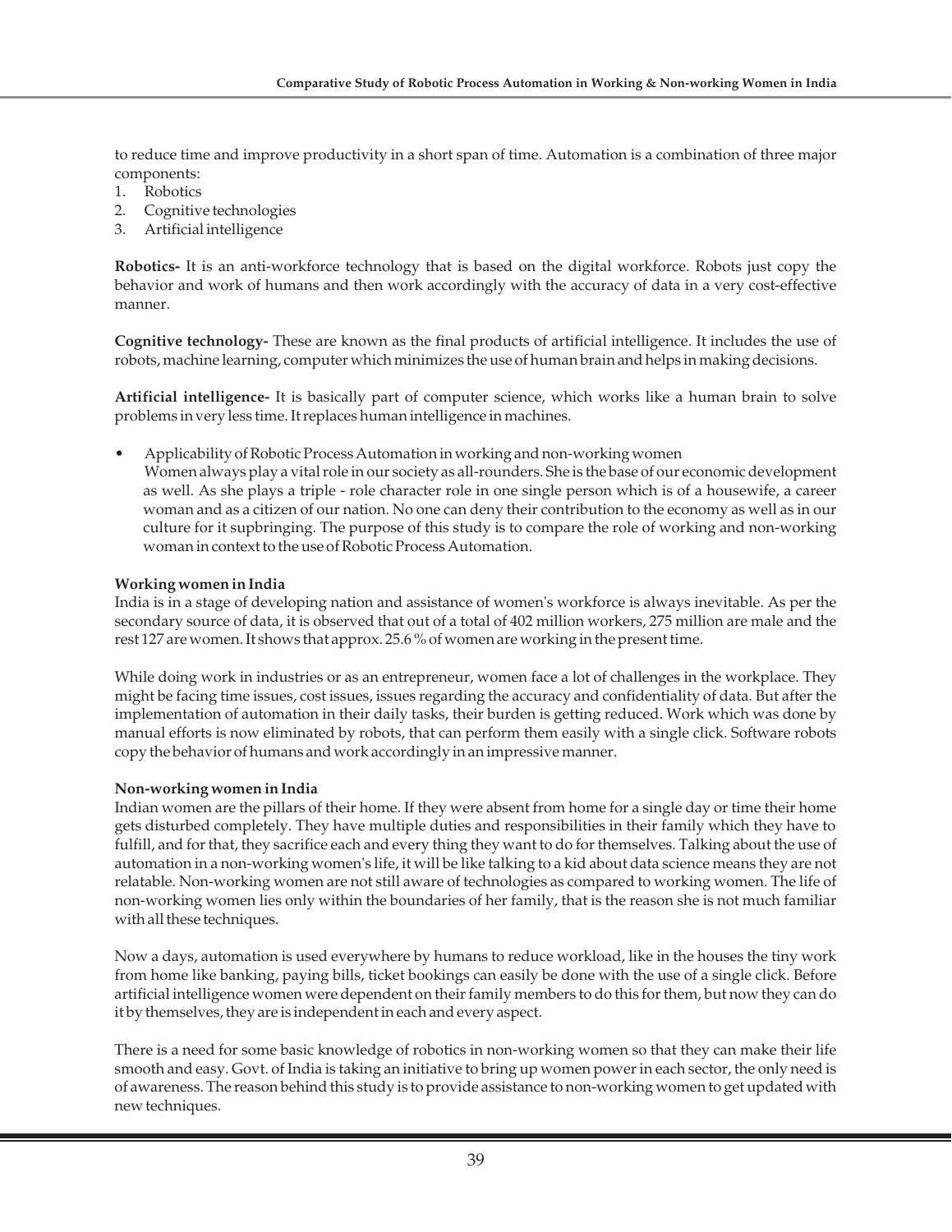

**Life of a women whether working or non-working**



## **Variables of comparison in working and non-working women**

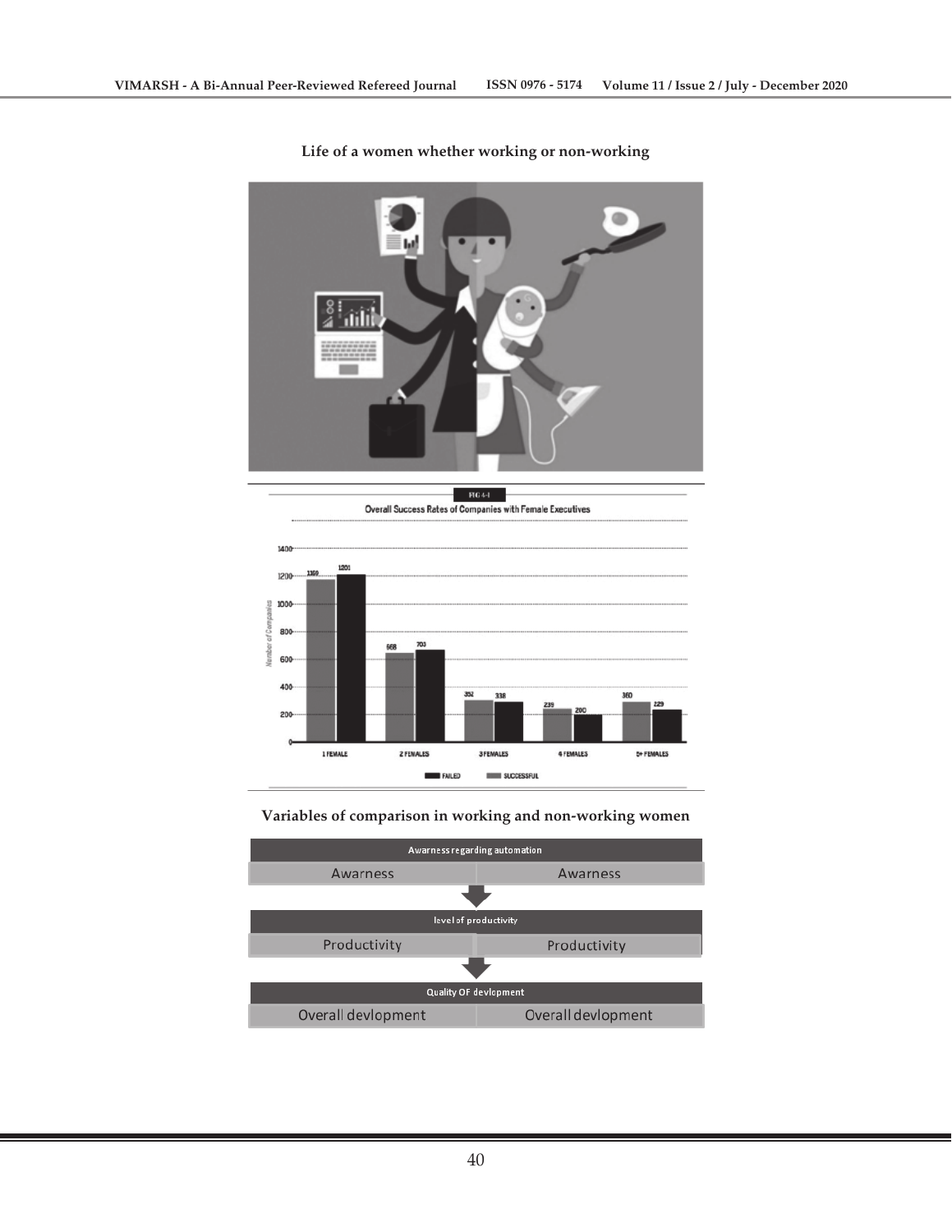# **ANALYSIS AND INTERPRETATION**

On the basis of the above variables, few details have been collected regarding awareness, productivity and overall development of working and non-workingwomen after implementing robotic process automation in their life schedule.

- 1. Do you feel that working women are more aware of using artificial intelligence in their work?
- 2. Do you feel that after implementing robotic process automation productivity in their work is increasing?
- 3. Is there any impact of the use of robotics in the life of non-working women?
- 4. After implementing the robotic process in industries, job opportunity is increasing for women?
- 5. Is R.A.P. accepted by the Indian non-working women?
- 6. Do you feel that working women are enjoying their work after adopting artificial intelligence in the workplace?
- 7. Do you think that non-working women are not as fast as working women when it comes to the use of technology?



8. There is a vast scope for women empowerment through robotic process automation.

**Figure 1. Analysis and Interpretation**

## **CONCLUSION**

In our Indian society, women are as capable as men. In the present scenario, people have started believing that achieving high goals and ambitions in life is not related to men only, but women are holding the same place. They are the householder in our society, but now it's time to change the attitude and perception worldwide, by adding implication through artificial intelligence in the form of Robotic Process Automation in their tedious way of working. For both working and non-working women work and challenges have expanded and getting tougher day by day, and now when the women are juggling between work and family and handling everything as a multitasking superwoman, RPA is just like a miracle for them. By replacing their existing way of doing work with R.P.A. women can easily maintain a balance between their career and family, and fulfill their duties and responsibilities with ease without wasting time and efforts.

Robotic Process Automation is bringing out a drastic change in women's life nowadays. It is getting better day by day. Opportunities are growing in each and every sector for employment, as a result of using this technology, many software industries are at a high peak in sense of providing jobs to female workers to eliminate discrimination.